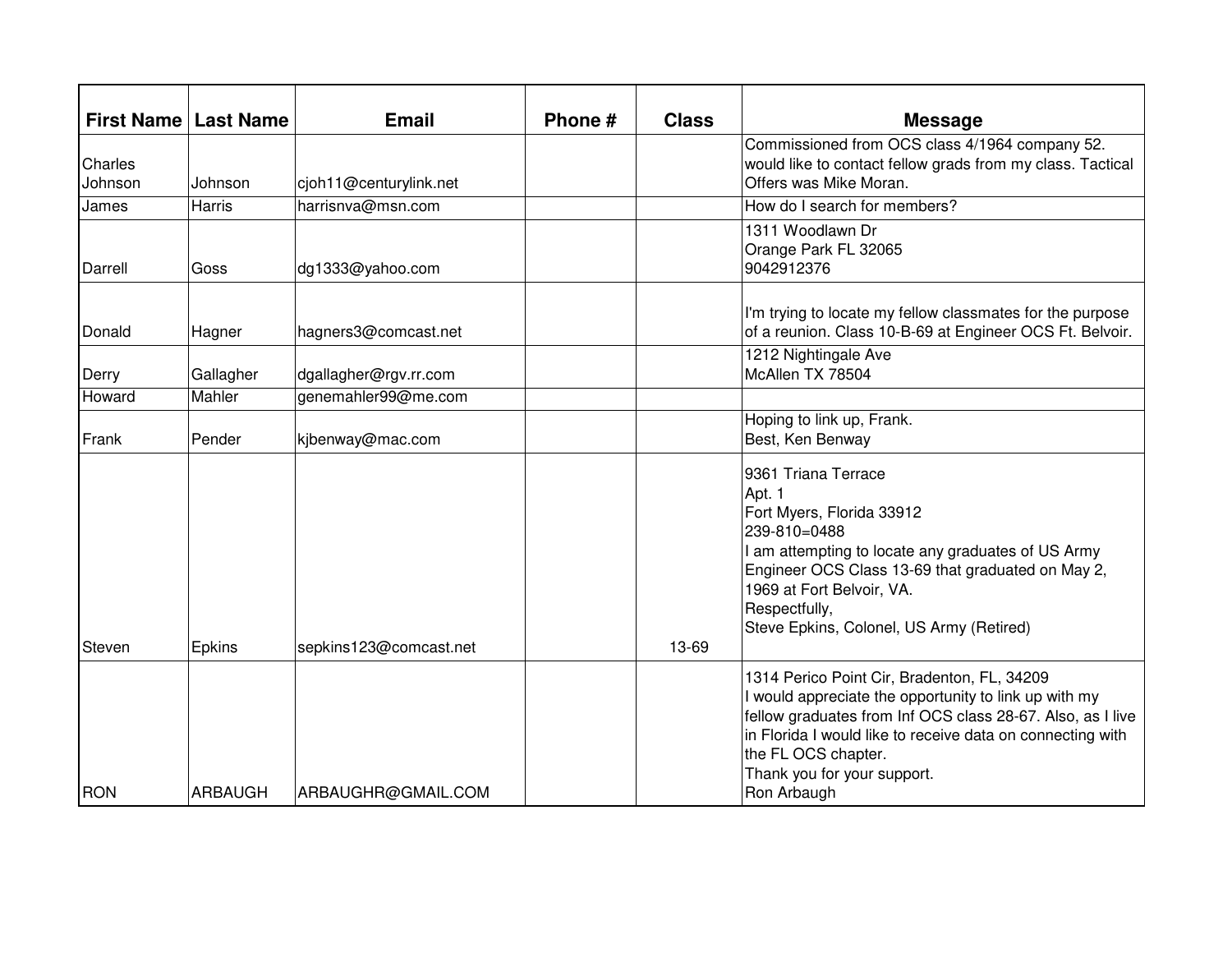|              | <b>First Name   Last Name</b> | <b>Email</b>                | Phone # | <b>Class</b> | <b>Message</b>                                                                                                                                                                                                                                                                                     |
|--------------|-------------------------------|-----------------------------|---------|--------------|----------------------------------------------------------------------------------------------------------------------------------------------------------------------------------------------------------------------------------------------------------------------------------------------------|
| Phillip      | Wargo                         | wmausa111@aol.com           |         |              | Looking to make contact with classmates from class 4-69<br>to arrange a reunion, meet up at the next alumni meeting<br>at Fort Benning, and organize an effort to purchase a<br>paver plot for our class. Request you contact me at<br>wmausa111@aol.com as soon as you can. Thanks.<br>Phil Wargo |
| Cameron      | Ryu                           |                             |         |              | <b>Class of 504-03</b>                                                                                                                                                                                                                                                                             |
| Darrell      | Goss                          | dg1333@yahoo.com            |         |              | used this service with great success in 2018. I found 100<br>people out of a class of 135. I am in touch with 85 living<br>OCS Grads.                                                                                                                                                              |
| Andrew       | Liebeknecht                   | andyloveknight@gmail.com    |         |              | graduated in August 1982 from 50th Company. I'm<br>looking for members of my class. Can you help?                                                                                                                                                                                                  |
| <b>Brian</b> | Lesieur                       | bdlwaa@outlook.com          |         |              |                                                                                                                                                                                                                                                                                                    |
| edward       | collins                       | collinsedward@hotmail.com   |         |              | 642 sonoma st san marcos ca 92078                                                                                                                                                                                                                                                                  |
| <b>Barry</b> | Gardner                       | BJG0080@BELLSOUTH.NET       |         |              | 2 platoon, 53rd Company Sep 1967                                                                                                                                                                                                                                                                   |
| Jerry        | Cooper                        | jerrylcooper@suddenlink.net |         |              | <b>4004 SHEFFIELD AVE</b><br>Muskogee, OK 74403                                                                                                                                                                                                                                                    |
| Wayne        | Grinnell                      | grinnellw@yahoo.com         |         |              | 83d Co OC, Class 54-67, grad 9-21-1967                                                                                                                                                                                                                                                             |
| Jerry        | Cooper                        | jerrylcooper@suddenlink.net |         |              | 4004 SHEFFIELD AVE<br>Grandview 7 Addition, NE corner of Valhalla &<br>Sheffield                                                                                                                                                                                                                   |
| Jerry        | Cooper                        | jerrylcooper@suddenlink.net |         |              | I think these tools would be extremely helpful in locating<br>OCS Class 36-67 classmates who we have not been able<br>to locate.                                                                                                                                                                   |
| Loren E.     | Neilson                       | LNeil34568@yahoo.com        |         |              |                                                                                                                                                                                                                                                                                                    |
| Lawrence     | Kelley                        | lkelley@texashondo.com      |         | 69/67        | Looking for Jim Foster. He received a branch transfer to<br>MP's.<br>Larry Kelley<br>713-502-4752                                                                                                                                                                                                  |
| Mike         | Harris                        | harrisnva@msn.com           |         | 27454        | Seeking alumni from Class 3-75. Graduation 20 May<br>1975. Started with 236. Graduated 104. 55% attrition.                                                                                                                                                                                         |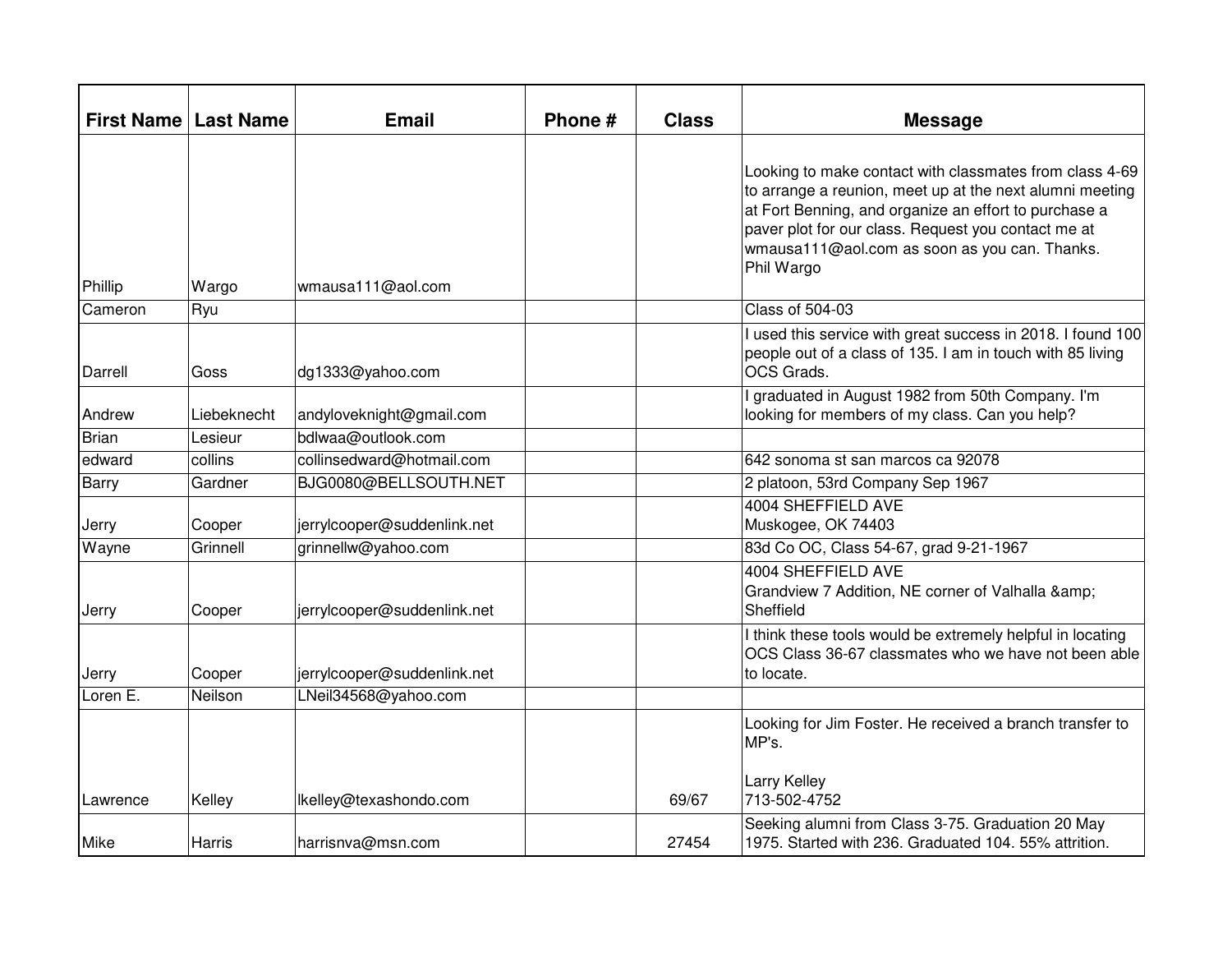| <b>First Name</b> | <b>Last Name</b>    | <b>Email</b>              | Phone # | <b>Class</b>      | <b>Message</b>                                                                                                                                                            |
|-------------------|---------------------|---------------------------|---------|-------------------|---------------------------------------------------------------------------------------------------------------------------------------------------------------------------|
|                   |                     |                           |         |                   | 415 E Second Street                                                                                                                                                       |
| <b>DONALD</b>     | <b>NORTHCUTT</b>    | donaldnorthcutt@gmail.com |         | 27791             | Long Beach, MS 39560                                                                                                                                                      |
| Loren             | Neilson             | LNeil34568@yahoo.com      |         | 23774             |                                                                                                                                                                           |
| William           | Miller              |                           |         | 19-66             |                                                                                                                                                                           |
| <b>Bill</b>       | Redmond             |                           |         | 24654             |                                                                                                                                                                           |
|                   |                     |                           |         | 4C-69 Fort        | Looking for any Engineer OCS members who graduated                                                                                                                        |
| Bill              | Allman              | bill.allman1947@gmail.com |         | <b>Belvoir</b>    | 31 January 1969.                                                                                                                                                          |
| victoria          | radcliffe           |                           |         | 29312             |                                                                                                                                                                           |
|                   |                     |                           |         |                   | Would like to reconnect with classmates, especially 5th<br>platoon, and anyone who would remember our class<br>honor graduate, MG Eldon Bargewell (Ret), now<br>deceased. |
| LeRoy             | Gaub                | legaub@gmail.com          |         | 26724             |                                                                                                                                                                           |
| Harlon            | Martin              | hemartin@pdq.net          |         | $60 - 67$         |                                                                                                                                                                           |
| Ronald            | Young               |                           |         | 24-69             |                                                                                                                                                                           |
|                   |                     |                           |         |                   | am looking to connect with classmates from 01-85.<br>Thanks                                                                                                               |
| Read              | Harris              | stead35@yahoo.com         |         | 31048             | Read                                                                                                                                                                      |
|                   |                     |                           |         |                   | Thanks in advance                                                                                                                                                         |
| Larry             | Goodknight          | lgoodkni@mchsi.com        |         | $17 - 71$         | Col(Ret) Larry M Goodknight                                                                                                                                               |
| Robert            | Sanders             | robert.sanders@unh.edu    |         | 28856             | Any one in the class live in Maine, New Hampshire,<br>Vermont and enjoys skiing either crosscountry or<br>downhill.                                                       |
| Emory             | Deason              | edeasonjr@aol.com         |         | 70-67             | Would like access to these tools to find classmates                                                                                                                       |
| Thomas            | Kilmartin           | kilmartintj@gmail.com     |         | 1986              | Looking for classmates                                                                                                                                                    |
| John              | Hoehne Sr           | johnhoehnesr@gmail.com    |         | <b>BIOCC 1-77</b> | Looking for 4th Platoon members                                                                                                                                           |
| Oscar             | Vazquez<br>Melendez | aovtechnologies@gmail.com |         | 51 1981           | Any one from Class 51 Graduated March 1981.                                                                                                                               |
| William           | Bilo                | redleg.77@verizon.net     |         | 24108             | Trying to local class mates                                                                                                                                               |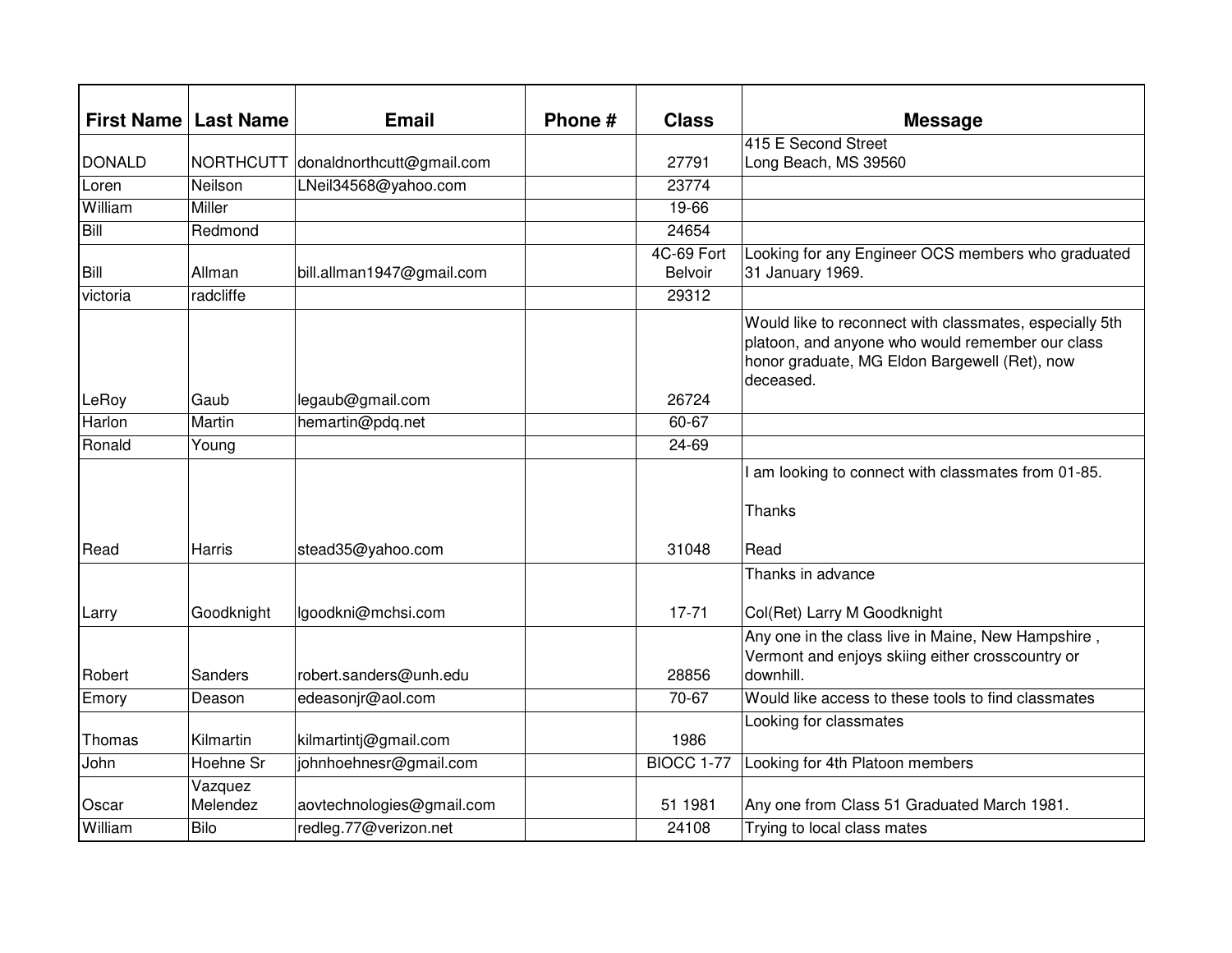|         | <b>First Name   Last Name</b> | <b>Email</b>              | Phone #     | <b>Class</b>                            | <b>Message</b>                                                                                                                                                                                                                                                                                                                                                                                                                                                |
|---------|-------------------------------|---------------------------|-------------|-----------------------------------------|---------------------------------------------------------------------------------------------------------------------------------------------------------------------------------------------------------------------------------------------------------------------------------------------------------------------------------------------------------------------------------------------------------------------------------------------------------------|
| William | Bilo                          | redleg.77@verizon.net     |             | 1-66 FAOCS                              | Looking to contact classmates to see if any interest in<br>reunion.                                                                                                                                                                                                                                                                                                                                                                                           |
| John    | Rawlings                      | john.rawlings75@yahoo.com |             | 36647                                   | Looking for Charlie Rock classmates                                                                                                                                                                                                                                                                                                                                                                                                                           |
| Steven  | Post                          | tanker1st@outlook.com     |             | $1-7T$                                  | Email or call me 608 347 4009                                                                                                                                                                                                                                                                                                                                                                                                                                 |
| Scott   | Davis                         | scottdavis04@sprynet.com  |             | $24 - 69$                               | send me a message                                                                                                                                                                                                                                                                                                                                                                                                                                             |
| Walter  | Meyer                         | woodymeyer66@gmail.com    |             | 19-66                                   | I am looking for William "Bill" Miller who was a classmate<br>as well as a close friend during our OCS class at Ft.<br>Benning. We were very close then and transferred to Ft.<br>Ord California prior to us being assigned to Viet Nam in<br>1967. Any info would be much appreciated.                                                                                                                                                                       |
| Manuel  | Gonzalez                      | mnltrt@aol.com            |             | 53rd<br>Company 5th<br><b>Battalion</b> | OCS Salvadoran Training in Fort Benning at 1982<br>specialty in jungle war and counter insurgency.                                                                                                                                                                                                                                                                                                                                                            |
| James H | Abell                         | leslielandrew@gmail.com   |             | 1942                                    | Looking for information about my father                                                                                                                                                                                                                                                                                                                                                                                                                       |
| Earnest | Holifield                     | eholifeld@hotmail.com     | 13012990307 |                                         | To whom it may concern, trying to find the whereabouts of<br>one of your Hall of Fame members, COL. Roderick G.<br>Turner III. He was my Company Commander in 3rd<br>Special Forces Group, and I was his Sergeants Major.<br>Any assistance would be appreciated. V/R, Earnie<br>Holifield CSM (R) SF, US Army                                                                                                                                                |
| Phillip | Norton                        | john214486@gmail.com      |             | 521-68                                  | This is 2LT Hong, currently an AS3 with 3-11 OCS. I am<br>putting in a request for Mr. Norton, who graduated from<br>OCS as part of CL 521-68 (possibly CL 522-68). He<br>commissioned on 6 NOV 68 with CPT Terrence<br>O'Connell, a OCS Hall of Fame inductee who sadly<br>passed away in 2019.<br>Mr. Norton is seeking to reconnect with any classmates<br>from his graduating class of 521-68/522-68. He can be<br>reached at the email above. Thank you. |
|         |                               |                           |             |                                         | Do you have any contact information for Colonel Philip                                                                                                                                                                                                                                                                                                                                                                                                        |
|         |                               | randall.cohen@att.net     |             |                                         | T. Pope? Or can you forward my information to him?                                                                                                                                                                                                                                                                                                                                                                                                            |
| Randall | Cohen                         |                           |             |                                         | We were roommates in OCS.                                                                                                                                                                                                                                                                                                                                                                                                                                     |